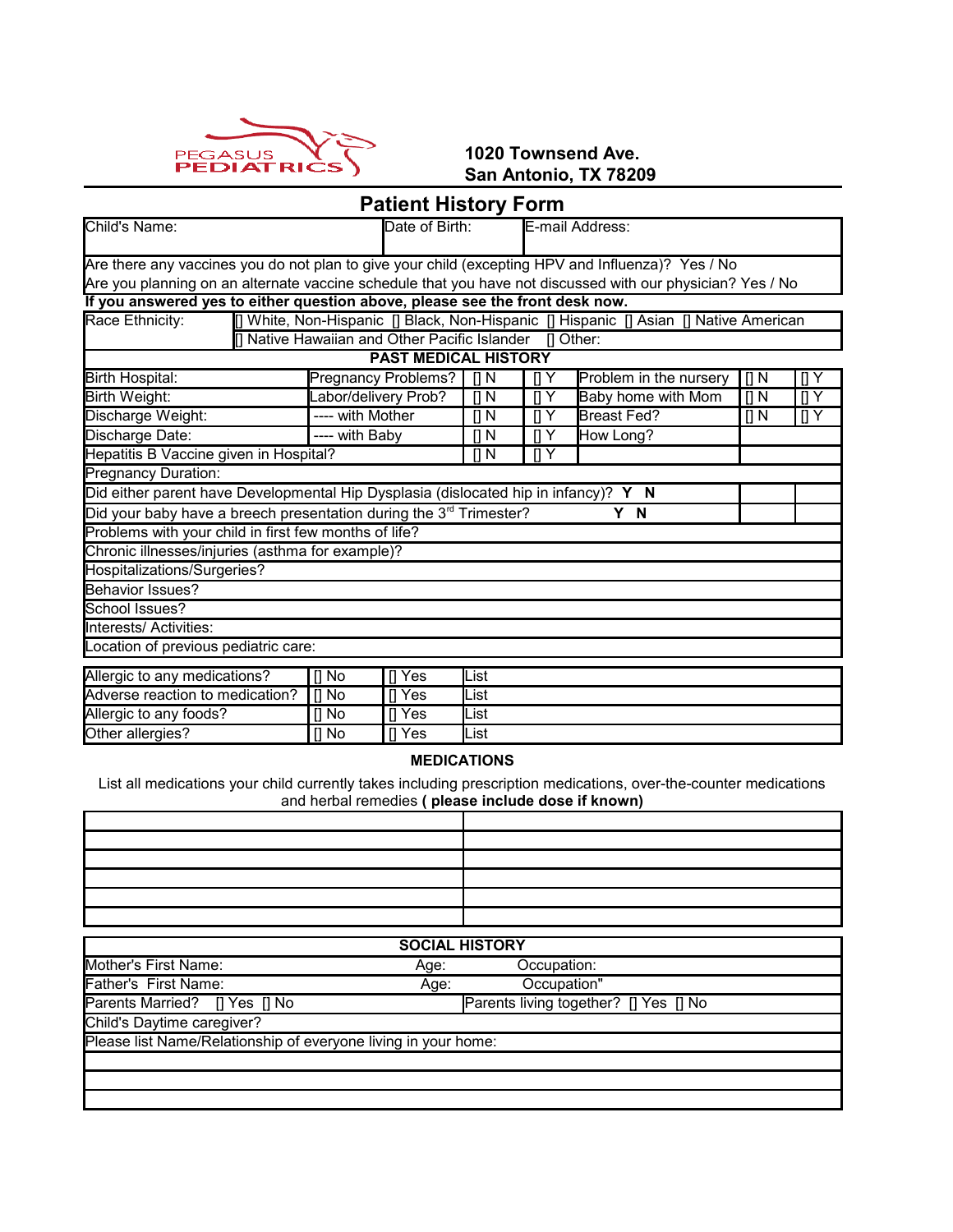#### **PATIENT HISTORY FORM PAGE 2** PEGASUS PEDIATRICS **Name:**

٦

| <b>FAMILY HISTORY</b>                                                         |                                                        |                     |                       |  |  |  |  |  |
|-------------------------------------------------------------------------------|--------------------------------------------------------|---------------------|-----------------------|--|--|--|--|--|
| Please check if there is a family history of the medical problems noted below |                                                        |                     |                       |  |  |  |  |  |
| mother, father siblings, grandparents, aunts, uncles and cousins)             |                                                        |                     |                       |  |  |  |  |  |
| Problem                                                                       | Relationship to child                                  | Problem             | Relationship to child |  |  |  |  |  |
| [] ADD                                                                        |                                                        | [] Eczema           |                       |  |  |  |  |  |
| [] Alcohol Abuse                                                              |                                                        | Heart Disease       |                       |  |  |  |  |  |
| [] Allergy                                                                    |                                                        | $\parallel$ High BP |                       |  |  |  |  |  |
| [] Asthma                                                                     |                                                        | <b>∏ Kidney</b>     |                       |  |  |  |  |  |
| [] Birth Defects                                                              |                                                        | II Mental Illness   |                       |  |  |  |  |  |
| [] Cancer                                                                     |                                                        | <b>I</b> l Obesity  |                       |  |  |  |  |  |
| [] Skin Cancer                                                                |                                                        | [] School Problems  |                       |  |  |  |  |  |
| [] Cholesterol High                                                           |                                                        | <b>∏</b> Seizures   |                       |  |  |  |  |  |
| [] Development                                                                |                                                        | [] Stomach/Bowel    |                       |  |  |  |  |  |
| [] Diabetes                                                                   |                                                        | [] Thyroid          |                       |  |  |  |  |  |
| [] Drug Abuse                                                                 |                                                        |                     |                       |  |  |  |  |  |
|                                                                               | Any other medical condition that "runs in the family"? |                     |                       |  |  |  |  |  |
|                                                                               |                                                        |                     |                       |  |  |  |  |  |

| <b>DEVELOPMENT/ BEHAVIOR</b>                                                     |                                                           |                                |       |  |  |  |  |
|----------------------------------------------------------------------------------|-----------------------------------------------------------|--------------------------------|-------|--|--|--|--|
| Problems with eating?                                                            | $\mathbf{II} \mathbf{N} \mathbf{I} \mathbf{I} \mathbf{Y}$ | <b>Problems in School?</b>     |       |  |  |  |  |
| Problems with sleeping?                                                          | II N I Y                                                  | Problems with peers/siblings?  | N.    |  |  |  |  |
| Problems with elimination?                                                       | $\mathbf{II} \mathbf{N} \mathbf{I} \mathbf{I} \mathbf{Y}$ | Problems with toilet training? |       |  |  |  |  |
| Problems with temper?                                                            | $\mathbf{II} \mathbf{N} \mathbf{I} \mathbf{I} \mathbf{Y}$ | Problems with behavior?        | iti n |  |  |  |  |
| At what age did your child sit alone?<br>At what age did your child speak words? |                                                           |                                |       |  |  |  |  |
| At what age did your child walk?                                                 |                                                           |                                |       |  |  |  |  |
| Do you have any concerns about your child's development?                         |                                                           |                                |       |  |  |  |  |

| <b>SAFETY/ ENVIRONMENT</b>               |                                               |                                           |       |  |  |  |
|------------------------------------------|-----------------------------------------------|-------------------------------------------|-------|--|--|--|
| Does your child always wear a seat belt? | $\mathbb{R}$ N $\mathbb{R}$ Y                 | Are there any smokers in the house?       | IN N  |  |  |  |
| Does you child always wear a helmet?     | II N I Y                                      | Does your home contain lead paint?        | IN N  |  |  |  |
| Do you have working smoke detectors      | $\mathbb{R}$ N $\mathbb{R}$ Y                 | Do you have firearms in the house?        | IN N  |  |  |  |
| Do you have a carbon monoxide detector?  | $\mathsf{H} \mathsf{N} \mathsf{H} \mathsf{Y}$ | If yes, is ammunitions stored separately? | I[] N |  |  |  |

#### **TUBERCULOSIS SCREEN**

| Has your child had a chronic cough?                                                                                |                                 |
|--------------------------------------------------------------------------------------------------------------------|---------------------------------|
| Has your child lived with or spent time with anyone who was positive for tuberculosis?                             | ПY<br>IN N                      |
| Has your child lived or spent time with anyone who has a positive skin test for tuberculosis?                      | $\Box$ Y<br>In N                |
| Has anyone in your household come to the United States from another country?                                       | $\mathsf{H} \mathsf{A}$<br>IN N |
| Has you child lived with or spent time with adults who were homeless, lived in a shelter?                          | TI Y<br>IN N                    |
| Has your child lived with or spent time with adults who have AIDS or are infected with HIV                         | $\prod Y$<br>IN N               |
| Has your child lived with or spent time with adults who used intravenous drugs or street drugs?                    | $\prod Y$<br>IN N               |
| Has your child lived with or spent time with adults who lived in a correctional facility, nursing home, or         |                                 |
| Imental institution?                                                                                               |                                 |
| llf van akilal kaa kaal a maaitiya akin taat fantukananlaaja jo tha maat jufano yang akilala kaalth aana muanislan |                                 |

**If you child has had a positive skin test for tuberculosis in the past, inform your child's health care provider. Your child will not need another test.**

#### **OTHER ISSUES YOU WOULD LIKE TO DISCUSS WITH PHYSICIAN**

#### *PLEASE PROVIDE A COPY OF YOUR CHILD'S IMMUNIZATION RECORD*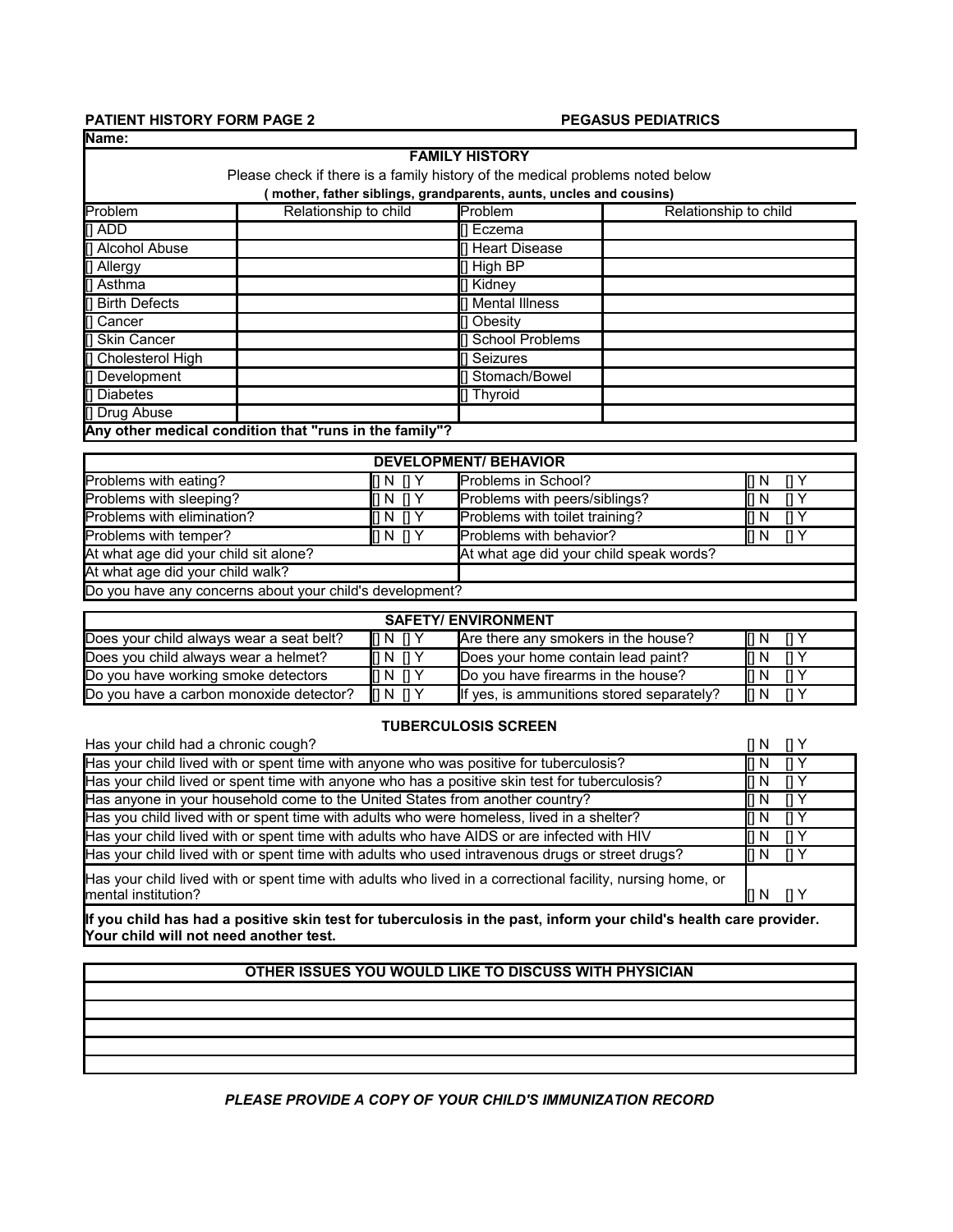

# **FINANCIAL POLICY**

 Thank you for selecting *Pegasus Pediatrics* as your healthcare provider. Our personnel will be happy to discuss our fees and this policy with you at any time. Please read and sign this financial policy prior to seeing the physician. Payment for services is due at the time services are rendered. For any portion of your balance that is not covered by insurance, or for our private pay patients, we accept cash, check, VISA, MasterCard, and Discover.

1. Your insurance policy is a contract between you, (your employer), and the insurance carrier. We are NOT a party to that contract. Our relationship is with you. We cannot become involved in disputes between you and your insurer regarding deductibles, co-payments, covered charges, secondary insurances, and "usual and customary charges."

We are, however, contracted with most managed care plans. Please present your insurance card at the front desk so that we can file a claim on your behalf. We will follow their guidelines for submission of claims, co-pay amounts, and reimbursements. Any contractual provider discounts will be deducted from your balance.

- 2. *Co-payments as well as, unmet deductible amounts are due at the time of treatment and are the responsibility of the designated person bringing the child to the office.* All charges are your responsibility whether your insurance company pays or does not pay. Not all services are a covered benefit in all contracts. Some insurance companies and some employers decide what a covered benefit is and what is not. Please check your insurance plan document for any questions.
- 3. Co-Payments not paid at the time of service are subject to a \$10 processing fee. All balances more than 60 days past due are subject to a penalty of \$10 per month to cover the cost of sending additional statements.
- 4. If your insurance company does not pay your claim within 30 days, it is your responsibility to contact your insurer to expedite payment. If your insurance company does not pay within 60 days, you will be responsible for payment.
- 5. Returned checks and balances older than 90 days may be subject to collection placement and collection fees which will be charged to the responsible party.
- 6. Please note that all cancellations must be made at least 24 hours in advance, which allows us to care for other patients in need of our services. If you fail to cancel your appointment, you may be charged a \$25 service fee which will not be covered by your insurance plan.
- 7. There will be a \$25 NSF charge on all returned checks.
- 8. Occasionally an insurance payment results in overpayment on your account and generally this balance remains on your account as a credit for use at a future visit. You may request a refund of overpayment by notifying the Office Manager.
- 9. We understand that temporary financial problems may affect timely payment of your balance. We encourage you to communicate any such problems to our Office Manager, so that we can assist you in management of your account with a payment plan.

I give permission to *Pegasus Pediatrics* to convert any paper check or check by phone to an electronic transaction.

Again, thank you for choosing *Pegasus Pediatrics*. We appreciate the opportunity to serve you.

| Parent/Guardian Name: | Child's Name: |
|-----------------------|---------------|
| Signature:            | Date:         |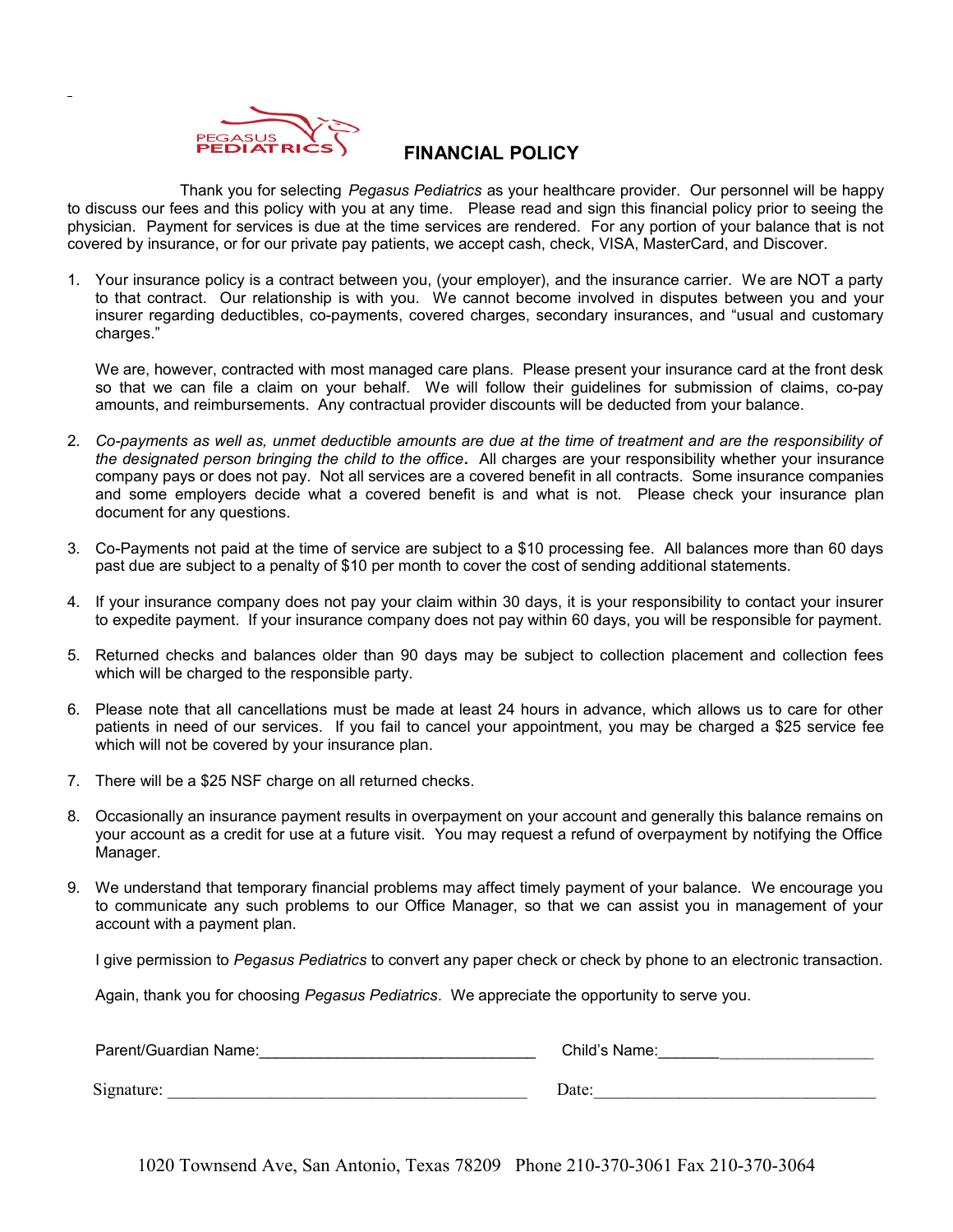

#### **AUTHORIZATION FOR RELEASE OF MEDICAL RECORDS**

# **I hereby authorize the release of information from the medical record of:**

| City:                                                                                          | State: $\overline{\phantom{a}}$ | Zip:     | Phone:                                                                                        |  |
|------------------------------------------------------------------------------------------------|---------------------------------|----------|-----------------------------------------------------------------------------------------------|--|
| <b>Release Information To:</b>                                                                 |                                 | From:    |                                                                                               |  |
| Benjamin L. Smith MD.                                                                          |                                 | Name:    | and the control of the control of the control of the control of the control of the control of |  |
| <b>Pegasus Pediatrics</b>                                                                      |                                 | Address: | <u> 1989 - Johann John Stein, mars an deus Amerikaansk kommunister (</u>                      |  |
| 1020 Townsend Ave                                                                              |                                 |          | City/State/Zip:                                                                               |  |
| San Antonio, Texas 78209                                                                       |                                 |          |                                                                                               |  |
| Phone: 210-370-3061                                                                            |                                 |          |                                                                                               |  |
| Fax: 210-370-3064                                                                              |                                 |          |                                                                                               |  |
| <b>Information to Release:</b><br>$\Box$ Complete Medical Record<br><b>Immunization Record</b> |                                 |          |                                                                                               |  |
| <b>Reason for Release of Information:</b>                                                      |                                 |          |                                                                                               |  |
| $\Box$ Change of Physician                                                                     |                                 |          |                                                                                               |  |
| Personal Use                                                                                   |                                 |          |                                                                                               |  |
| Attorney / Legal                                                                               |                                 |          |                                                                                               |  |
| Change of Insurance Please specify your new carrier                                            |                                 |          |                                                                                               |  |
| Other                                                                                          |                                 |          |                                                                                               |  |

#### **Informed Consent for Release of Confidential Information.**

 $\mathcal{L}_\text{max} = \mathcal{L}_\text{max} = \mathcal{L}_\text{max} = \mathcal{L}_\text{max} = \mathcal{L}_\text{max} = \mathcal{L}_\text{max} = \mathcal{L}_\text{max} = \mathcal{L}_\text{max} = \mathcal{L}_\text{max} = \mathcal{L}_\text{max} = \mathcal{L}_\text{max} = \mathcal{L}_\text{max} = \mathcal{L}_\text{max} = \mathcal{L}_\text{max} = \mathcal{L}_\text{max} = \mathcal{L}_\text{max} = \mathcal{L}_\text{max} = \mathcal{L}_\text{max} = \mathcal{$ 

I understand that I may revoke this consent in writing at anytime except to the extent action has already been taken. I understand that this consent will expire 90 days after the date of my signature unless otherwise specified. I understand that this information may include HIV/AIDS, mental health and chemical dependency diagnosis, treatment and test results. I understand that the information released is for the specific purpose stated above. I understand that my medical records may contain reports only a physician can interpret. I understand and have been advised that I should contact my physician regarding the entries made in my medical record to prevent my misunderstanding of the information contained in these entries.

I will not hold Pegasus Pediatrics and Adolescents liable for any misinterpretation of the information in my medical record as a result of not consulting my physician for the correct interpretation.

Signature of patient or legal representative Date

Relationship to patient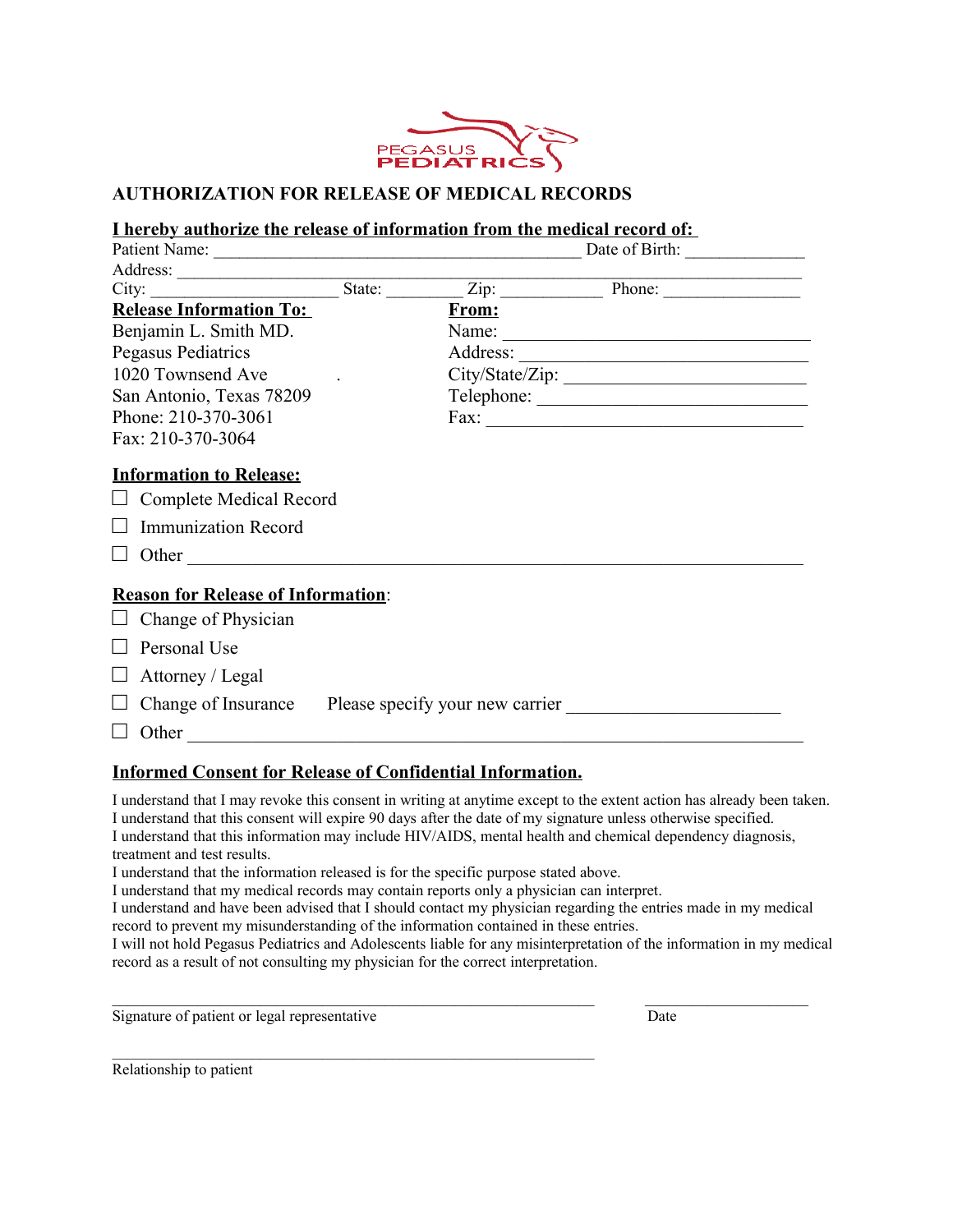

# **Thank you for choosing Pegasus Pediatrics for the care of your children. Please assist us in collecting the appropriate demographic information about your family to assist us in filing your insurance claims efficiently.**

|                                                                                                  | Child's Name:<br>$DOB$ $M F$                                                                                                                                                             |   |             |
|--------------------------------------------------------------------------------------------------|------------------------------------------------------------------------------------------------------------------------------------------------------------------------------------------|---|-------------|
|                                                                                                  | How were you referred to our office? [ ] Friend / Family / Coworker ________________________________<br>[   Internet     Phonebook     Insurance Company   MD __________________________ |   |             |
| <b>Sibling's Names: First and Last</b>                                                           |                                                                                                                                                                                          |   |             |
|                                                                                                  |                                                                                                                                                                                          | M | $\mathbf F$ |
|                                                                                                  |                                                                                                                                                                                          | M | $\mathbf F$ |
|                                                                                                  | DOB                                                                                                                                                                                      | M | $\mathbf F$ |
|                                                                                                  | DOB                                                                                                                                                                                      | M | F           |
| <b>Child's Address</b>                                                                           |                                                                                                                                                                                          |   |             |
|                                                                                                  | Apt #: City: City: St: City: Xip:                                                                                                                                                        |   |             |
|                                                                                                  |                                                                                                                                                                                          |   |             |
| Relationship:<br>Name:                                                                           | Separated __ Single __ Child lives with: Mother __ Father __ Other :                                                                                                                     |   |             |
|                                                                                                  |                                                                                                                                                                                          |   |             |
| Employer                                                                                         |                                                                                                                                                                                          |   |             |
|                                                                                                  |                                                                                                                                                                                          |   |             |
|                                                                                                  |                                                                                                                                                                                          |   |             |
| E-Mail                                                                                           | E-Mail                                                                                                                                                                                   |   |             |
| [ ] Self-Pay [ ] Insurance coverage<br><b>PRIMARY INSURANCE</b><br><b>Claims mailing address</b> |                                                                                                                                                                                          |   |             |
|                                                                                                  |                                                                                                                                                                                          |   |             |

**Insured Parent \_\_\_\_\_\_\_\_\_\_\_\_\_\_\_\_\_\_\_\_\_\_\_\_\_\_\_\_\_\_\_\_\_\_\_\_DOB \_\_\_\_\_\_\_\_\_\_\_\_\_\_\_\_\_\_\_\_\_**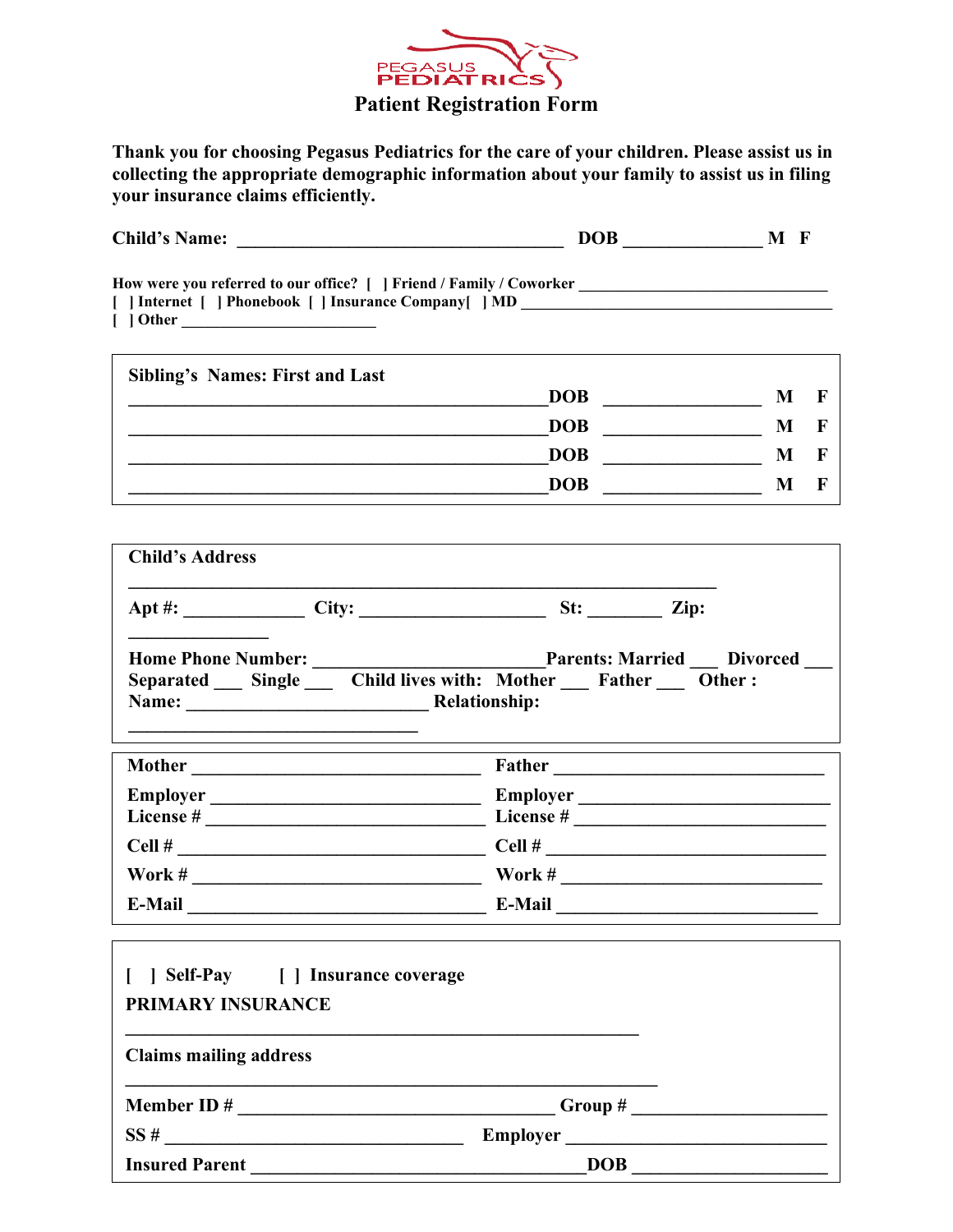|                            | Person responsible for payment of account                                                                                                                                                                                                                                                |  |
|----------------------------|------------------------------------------------------------------------------------------------------------------------------------------------------------------------------------------------------------------------------------------------------------------------------------------|--|
|                            |                                                                                                                                                                                                                                                                                          |  |
|                            |                                                                                                                                                                                                                                                                                          |  |
|                            |                                                                                                                                                                                                                                                                                          |  |
|                            |                                                                                                                                                                                                                                                                                          |  |
|                            | Are all of the children listed above covered by the same policy? $\mathbf{Y} = \mathbf{N}$                                                                                                                                                                                               |  |
| <b>SECONDARY INSURANCE</b> |                                                                                                                                                                                                                                                                                          |  |
|                            |                                                                                                                                                                                                                                                                                          |  |
|                            |                                                                                                                                                                                                                                                                                          |  |
|                            | $SS #$ Employer                                                                                                                                                                                                                                                                          |  |
|                            | Insured Parent DOB                                                                                                                                                                                                                                                                       |  |
| Office Use:                | Reviewed by This verified by Theorem Cydated by Theorem Contains the Cydated by Theorem Cydated by Theorem 201                                                                                                                                                                           |  |
|                            | <b>Emergency Contact Information (someone other than parents)</b>                                                                                                                                                                                                                        |  |
|                            |                                                                                                                                                                                                                                                                                          |  |
|                            |                                                                                                                                                                                                                                                                                          |  |
|                            | Please list the person(s) that you authorize to accompany and give consent for treatment to the<br>child at appointment time, other than a parent or step-parent. If at any time you wish to<br>terminate this authorization you must notify our office in writing of necessary changes. |  |
|                            | Name                                                                                                                                                                                                                                                                                     |  |
|                            |                                                                                                                                                                                                                                                                                          |  |
|                            |                                                                                                                                                                                                                                                                                          |  |

**I understand that if any of the above information changes that it is my responsibility to provide Pegasus Pediatrics with a written update of information indicating all necessary changes.** 

**I understand that my primary insurance company will be billed for me but that all co-pays, coinsurance, non-covered items and deductible amounts are due at the time of service. I also understand that if my insurance company denies a charge for any reason, I will be billed and ultimately responsible for that charge. In addition, if a claim is disputed by the insurance company for any reason, and payment has not been made in a timely manner, I will be responsible for the payment of the charges until the dispute has been resolved and the insurance company makes payment on the charges in question. Lastly, I authorize insurance benefits to be paid directly to the physician and the release of any medical records that may be required by the insurance company in order to pay out those benefits. This assignment of benefits is irrevocable and a photo static copy shall be considered as legal and binding as the original. In event of default for any reason, parent/guardian is responsible for any and all attorney fees, collection fees and all courts costs.**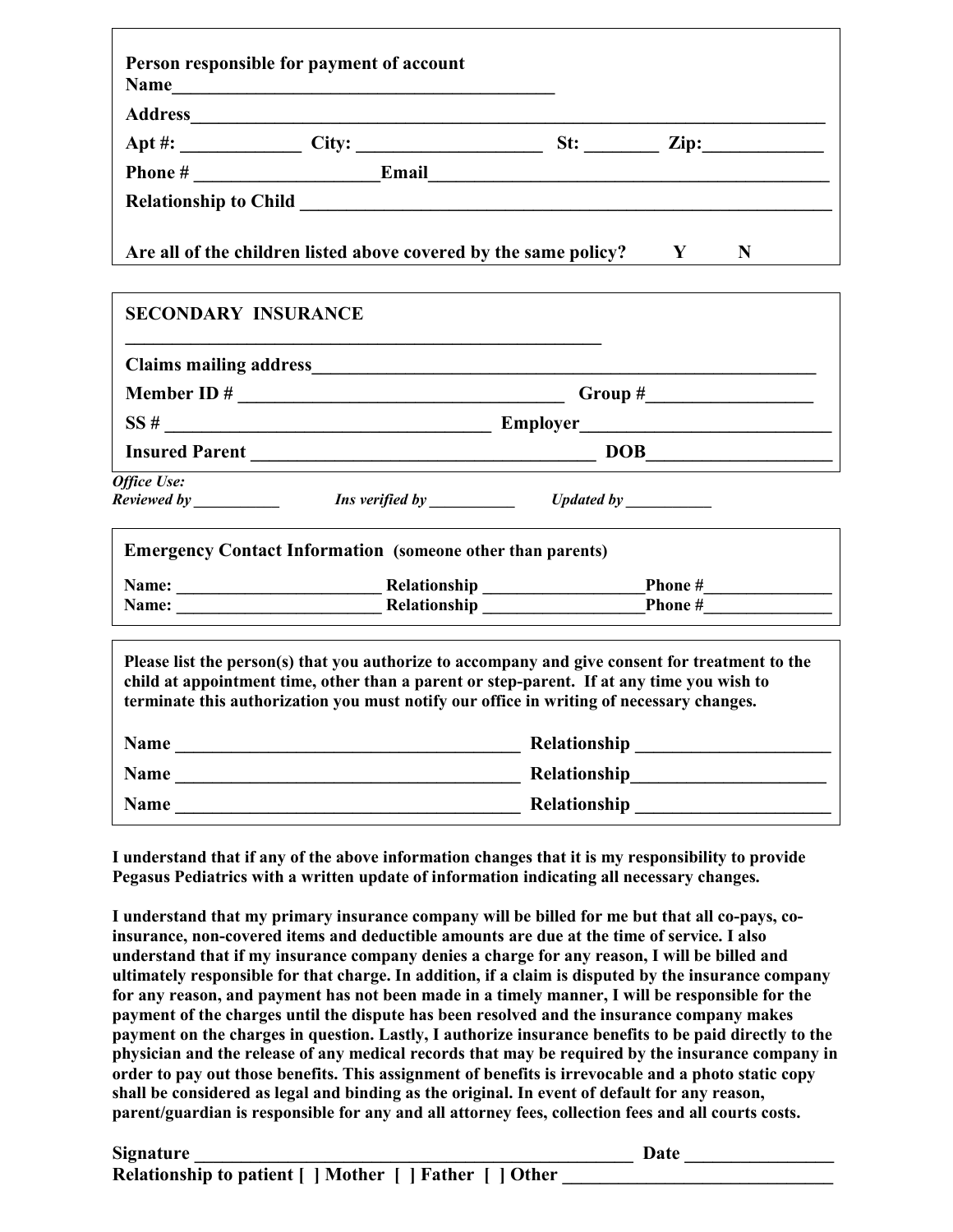

# **Notice of Privacy Practices**

This notice describes how your medical information may be used and disclosed and how you can obtain this information. **PLEASE REVIEW CAREFULLY.**

# **Uses and Disclosures**

# **Treatment.**

Your health information may be used by staff members or disclosed to other health care professionals for the purpose of evaluating your health, diagnosis, and providing treatment. Such disclosures may include the results of laboratory tests and procedures made available in your medical record to all health professionals who may provide treatment or who may be consulted by staff members.

# **Payments.**

 Your health information may be used to seek payment from your health plan, from other sources of coverage such as other insurers, or from credit card companies that you use for paying services. An example would be your health plan may request and receive information on dates of service, services provided and medical condition being treated.

#### **Health care operations.**

 Your health information may be used as necessary to support the daily activities of Pegasus Pediatrics. As an example, information on the services you received may be used to support financial reporting, projections, and steps for evaluating and promoting quality care.

# **Legal.**

Your health information may be disclosed to public health agencies as required by law. An example would be if we are required to report some communicable diseases to the state's public health department.

# **Other uses and disclosures requiring authorization.**

Disclosure of your health information or its use for any purpose other than that above requires your specific written authorization. If you change your mind after authorizing a use or disclosure of your information you may submit a written revocation of the authorization. This decision to revoke the authorization will not affect or undo any use or disclosure of information that occurred before your notification to revoke your authorization.

# **Additional Uses of Information.**

Your health information will be used by our staff to send you appointment reminders. Your health information may be used to send you information on the treatment and management of your medical condition. We may also send you information describing other health-related products and services.